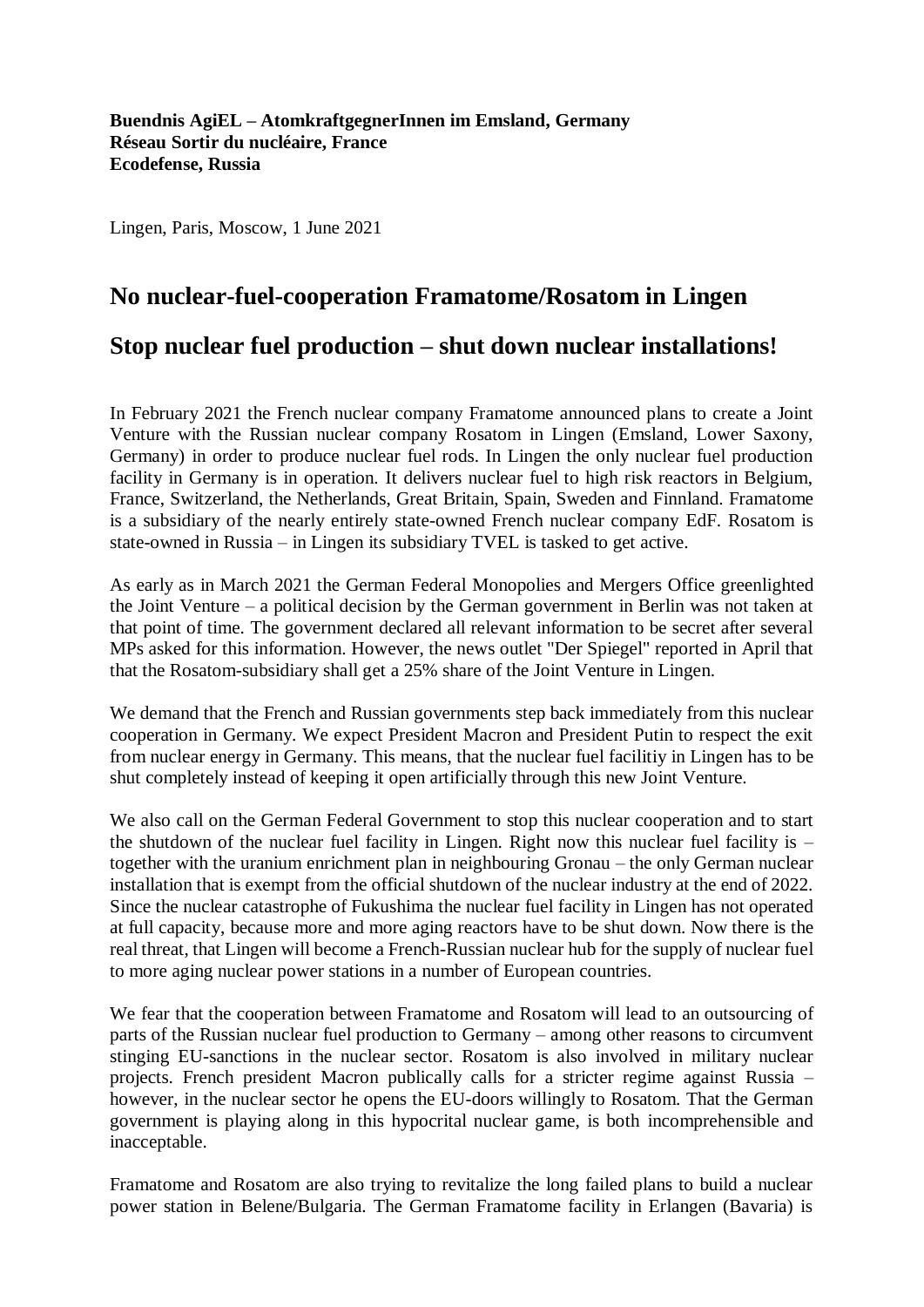supposed to play a part in this horror plan. France and Russia are forming an alliance to spearhead the nuclear expansion in Europe. We believe this is irresponsible.

Furthermore we demand that Germany, France and Russia sign no more deals concerning uranium enrichment – be it enriched uranium or depleted uranium waste that is being exported to Russia for long-term open-air storage in so-called "Closed Cities".

We agree that Europe urgently needs a process of de-nuclearization. This entails without any question the shutdown of all nuclear installations in Germany, France and Russia. Therefore we are vehemently opposed to any deal that can lead to a prolongation of the nuclear age. Nuclear energy is extremely dangerous and no help in the international effort to protect our climate. The future of Europe shall be based solely on renewable energies. All efforts must be channeled into this process.

## **This declaration is supported by (as of 31 May 2021):**

- 11 maart beweging, Belgium
- Aktionsbuendnis Muensterland gegen Atomanlagen
- Aktionsbuendnis "Stop Westcastor" Juelich
- AntiAtom Bonn
- AntiAtom-Buendnis Niederrhein
- AntiAtom-fuku, Duesseldorf
- Anti-Atom-Gruppe Freiburg
- Arbeitsgemeinschaft Schacht Konrad
- Arbeitskreis Umwelt (AKU) Gronau
- Arbeitskreis Umwelt (AKU) Schuettorf
- Bayern Allianz fuer Atomausstieg und Klimaschutz
- Beyond Nuclear
- BUND (Bund für Umwelt und Naturschutz Deutschland), Federal Section
- BUND, State Section Bavaria
- BUND, State Section Lower Saxony
- BUND, State Section Northrhine-Westphalia
- BUND, Regional Section Muensterland
- BUND, Regional Section Suedlicher Oberrhein
- BUND, District Section Borken
- BUND, District Section Emsland
- BUND, District Section Grafschaft Bentheim
- BUND, District Section Muenster
- BUND, District Section Steinfurt
- Buendnis 90/Die Gruenen, District Section Emsland
- Buendnis 90/Die Gruenen, District Section Grafschaft Bentheim
- Buendnis 90/Die Gruenen, Local Section Emsland Mitte
- Buendnis 90/Die Gruenen, Local Section Emsland Sued
- Buendnis 90/Die Gruenen, Local Section Gronau
- Buendnis fuer Atomausstieg und erneuerbare Energien Regensburg
- Buergerinitiative "Kein Atommuell in Ahaus"
- Buergerinitiative Umweltschutz Hamm
- Buergerinitiative Umweltschutz Luechow-Dannenberg